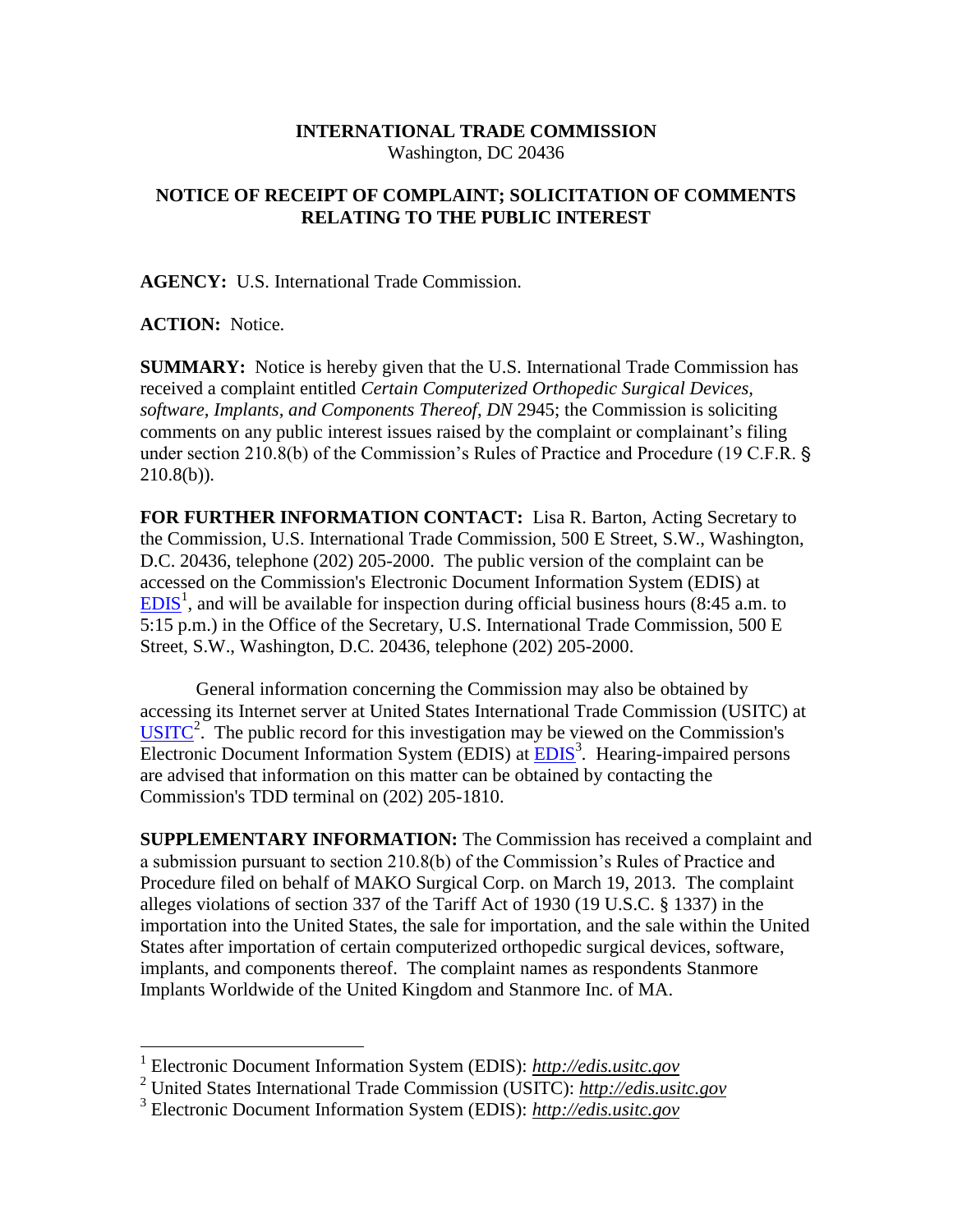Proposed respondents, other interested parties, and members of the public are invited to file comments, not to exceed five (5) pages in length, inclusive of attachments, on any public interest issues raised by the complaint or section 210.8(b) filing. Comments should address whether issuance of the relief specifically requested by the complainant in this investigation would affect the public health and welfare in the United States, competitive conditions in the United States economy, the production of like or directly competitive articles in the United States, or United States consumers.

In particular, the Commission is interested in comments that:

- (i) explain how the articles potentially subject to the requested remedial orders are used in the United States;
- (ii) identify any public health, safety, or welfare concerns in the United States relating to the requested remedial orders;
- (iii) identify like or directly competitive articles that complainant, its licensees, or third parties make in the United States which could replace the subject articles if they were to be excluded;
- (iv) indicate whether complainant, complainant's licensees, and/or third party suppliers have the capacity to replace the volume of articles potentially subject to the requested exclusion order and/or a cease and desist order within a commercially reasonable time; and
- (v) explain how the requested remedial orders would impact United States consumers.

Written submissions must be filed no later than by close of business, eight calendar days after the date of publication of this notice in the *Federal Register*. There will be further opportunities for comment on the public interest after the issuance of any final initial determination in this investigation.

Persons filing written submissions must file the original document electronically on or before the deadlines stated above and submit 8 true paper copies to the Office of the Secretary by noon the next day pursuant to section 210.4(f) of the Commission's Rules of Practice and Procedure (19 C.F.R. 210.4(f)). Submissions should refer to the docket number ("Docket No. 2945") in a prominent place on the cover page and/or the first page. (*See* Handbook for [Electronic Filing Procedures](http://www.usitc.gov/secretary/fed_reg_notices/rules/handbook_on_electronic_filing.pdf), *Electronic Filing Procedures*<sup>4</sup>). Persons with questions regarding filing should contact the Secretary (202-205-2000).

 $\overline{a}$ 

<sup>4</sup> Handbook for Electronic Filing Procedures:

http://www.usitc.gov/secretary/fed\_reg\_notices/rules/handbook\_on\_electronic\_filing.pdf